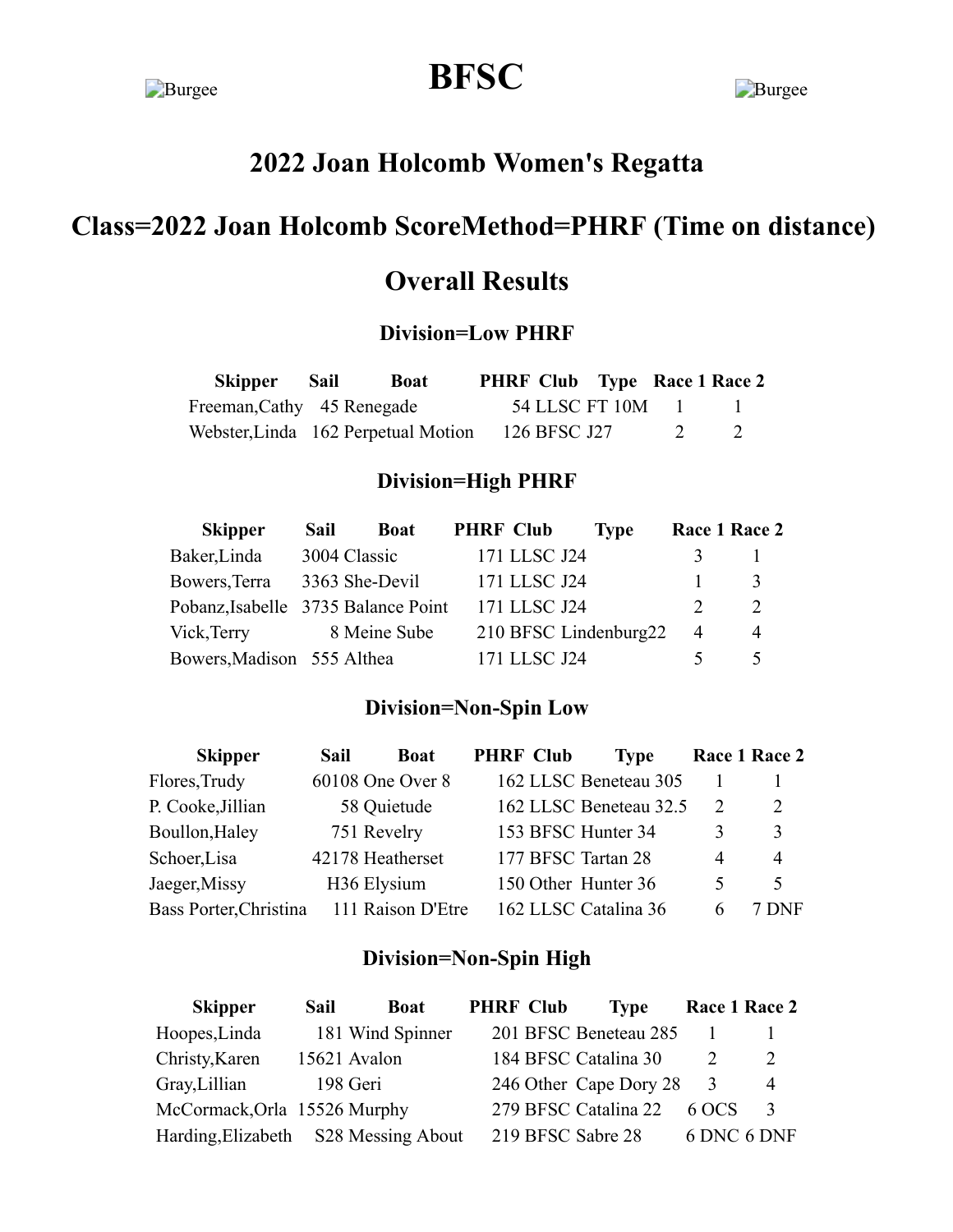# **RaceName=Race 2**

WindSpeed:0 WindDirection:

#### **Division=Low PHRF**

Date: 05/22/22 StartTime: 12:26:00 Distance: 1.88nm

| Skipper Sail               | <b>Boat</b>                         |              |  | <b>PHRF Club</b> Type Finish Elapsed Corrected Score |  |
|----------------------------|-------------------------------------|--------------|--|------------------------------------------------------|--|
| Freeman, Cathy 45 Renegade |                                     |              |  | 54 LLSC FT 10M 13:12:01 00:46:01 00:44:19            |  |
|                            | Webster, Linda 162 Perpetual Motion | 126 BFSC J27 |  | 13:39:53 01:13:53 01:09:56                           |  |

Speed as VMG of winning boat: 2.5 knots

#### **Division=High PHRF**

Date: 05/22/22 StartTime: 12:26:00 Distance: 1.88nm

| <b>Skipper</b>                      | Sail         | <b>Boat</b>    | <b>PHRF Club</b> |              | <b>Type</b>                                      |                            | <b>Finish Elapsed Corrected Score</b> |                |
|-------------------------------------|--------------|----------------|------------------|--------------|--------------------------------------------------|----------------------------|---------------------------------------|----------------|
| Baker, Linda                        | 3004 Classic |                |                  | 171 LLSC J24 |                                                  |                            | 13:26:07 01:00:07 00:54:46            |                |
| Pobanz, Isabelle 3735 Balance Point |              |                |                  | 171 LLSC J24 |                                                  | 13:51:02 01:25:02 01:19:41 |                                       | 2              |
| Bowers, Terra                       |              | 3363 She-Devil |                  | 171 LLSC J24 |                                                  |                            | 13:58:01 01:32:01 01:26:40            | 3              |
| Vick, Terry                         |              | 8 Meine Sube   |                  |              | 210 BFSC Lindenburg22 14:01:37 01:35:37 01:29:02 |                            |                                       | $\overline{4}$ |
| Bowers, Madison 555 Althea          |              |                |                  | 171 LLSC J24 |                                                  | 14:05:55 01:39:55 01:34:34 |                                       |                |

Speed as VMG of winning boat: 1.9 knots

#### **Division=Non-Spin Low**

Date: 05/22/22 StartTime: 12:32:00 Distance: 1.0nm

| <b>Skipper</b>         | Sail | <b>Boat</b>       | <b>PHRF Club</b> | <b>Type</b>                                       |                            | <b>Finish Elapsed Corrected Score</b> |   |
|------------------------|------|-------------------|------------------|---------------------------------------------------|----------------------------|---------------------------------------|---|
| Flores, Trudy          |      | 60108 One Over 8  |                  | 162 LLSC Beneteau 305 13:15:06 00:43:06 00:40:24  |                            |                                       |   |
| P. Cooke, Jillian      |      | 58 Quietude       |                  | 162 LLSC Beneteau 32.5 13:17:42 00:45:42 00:43:00 |                            |                                       |   |
| Boullon, Haley         |      | 751 Revelry       |                  | 153 BFSC Hunter 34                                |                            | 13:17:39 00:45:39 00:43:06            | 3 |
| Schoer, Lisa           |      | 42178 Heatherset  |                  | 177 BFSC Tartan 28                                | 13:26:10 00:54:10 00:51:13 |                                       | 4 |
| Jaeger, Missy          |      | H36 Elysium       |                  | 150 Other Hunter 36                               |                            | 14:01:39 01:29:39 01:27:09            | 5 |
| Bass Porter, Christina |      | 111 Raison D'Etre |                  | 162 LLSC Catalina 36                              |                            |                                       |   |

Speed as VMG of winning boat: 1.4 knots

#### **Division=Non-Spin High**

Date: 05/22/22 StartTime: 12:38:00 Distance: 1.0nm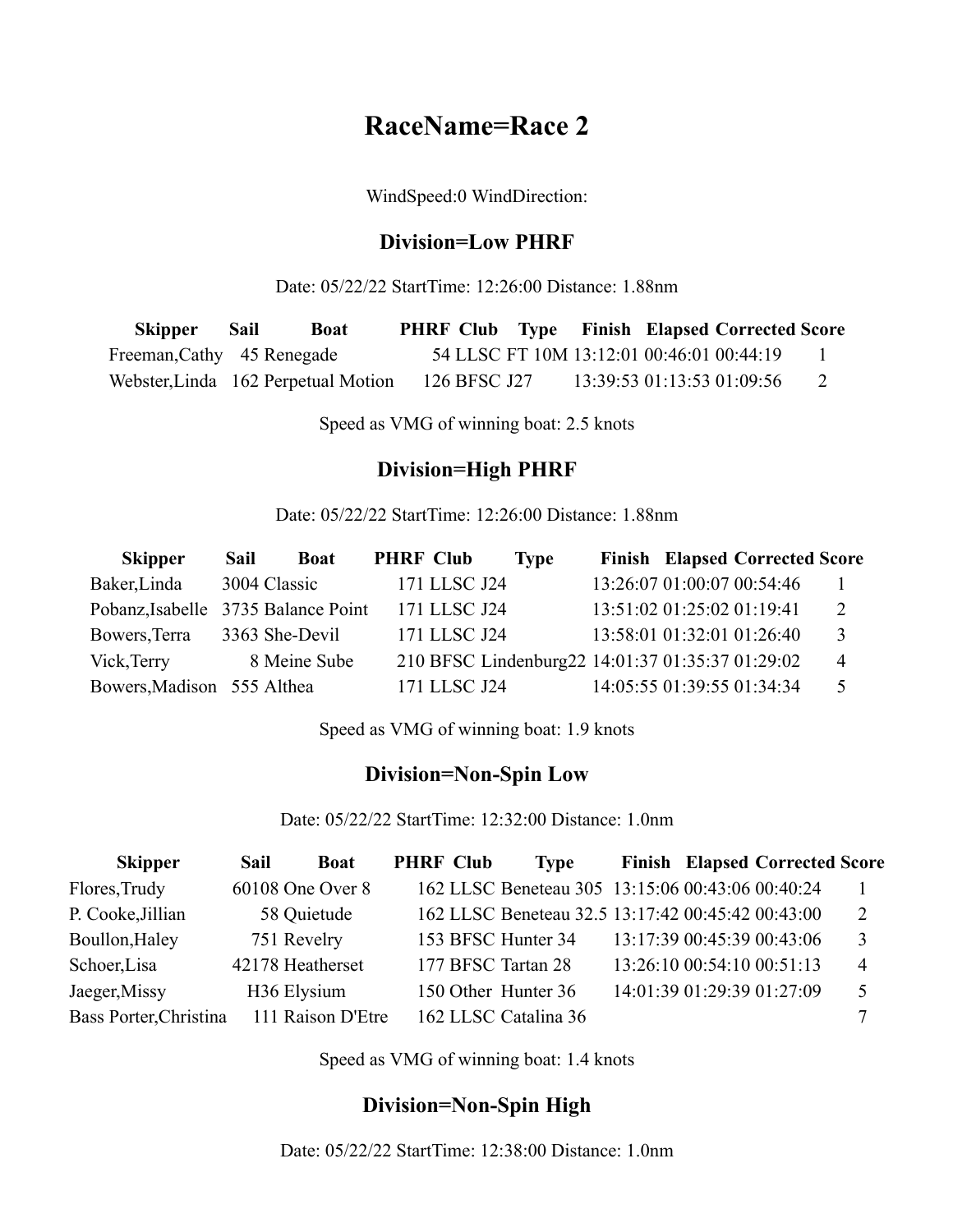| <b>Skipper</b>               | Sail         | <b>Boat</b>       | <b>PHRF Club</b> | <b>Type</b>                                       |  | <b>Finish Elapsed Corrected Score</b> |                |
|------------------------------|--------------|-------------------|------------------|---------------------------------------------------|--|---------------------------------------|----------------|
| Hoopes, Linda                |              | 181 Wind Spinner  |                  | 201 BFSC Beneteau 285 13:37:02 00:59:02 00:55:41  |  |                                       |                |
| Christy, Karen               | 15621 Avalon |                   |                  | 184 BFSC Catalina 30 13:43:08 01:05:08 01:02:04   |  |                                       |                |
| McCormack, Orla 15526 Murphy |              |                   |                  | 279 BFSC Catalina 22 14:24:52 01:46:52 01:42:13   |  |                                       | 3              |
| Gray, Lillian                | 198 Geri     |                   |                  | 246 Other Cape Dory 28 14:26:12 01:48:12 01:44:06 |  |                                       | $\overline{4}$ |
| Harding, Elizabeth           |              | S28 Messing About |                  | 219 BFSC Sabre 28                                 |  |                                       | b              |

Speed as VMG of winning boat: 1.0 knots

# **RaceName=Race 1**

WindSpeed:0 WindDirection:

#### **Division=Low PHRF**

Date: 05/22/22 StartTime: 11:00:00 Distance: 1.0nm

| Skipper                    | Sail | Boat                                |              |  | <b>PHRF Club</b> Type Finish Elapsed Corrected Score |  |
|----------------------------|------|-------------------------------------|--------------|--|------------------------------------------------------|--|
| Freeman, Cathy 45 Renegade |      |                                     |              |  | 54 LLSC FT 10M 11:22:32 00:22:32 00:21:38            |  |
|                            |      | Webster, Linda 162 Perpetual Motion | 126 BFSC J27 |  | 11:28:35 00:28:35 00:26:29                           |  |

Speed as VMG of winning boat: 2.7 knots

### **Division=High PHRF**

Date: 05/22/22 StartTime: 11:00:00 Distance: 1.0nm

| <b>Skipper</b>                      | Sail         | <b>Boat</b>    | <b>PHRF Club</b> |              | <b>Type</b>                                      |                            | <b>Finish Elapsed Corrected Score</b> |                |
|-------------------------------------|--------------|----------------|------------------|--------------|--------------------------------------------------|----------------------------|---------------------------------------|----------------|
| Bowers, Terra                       |              | 3363 She-Devil |                  | 171 LLSC J24 |                                                  | 11:27:22 00:27:22 00:24:31 |                                       |                |
| Pobanz, Isabelle 3735 Balance Point |              |                |                  | 171 LLSC J24 |                                                  | 11:32:01 00:32:01 00:29:10 |                                       | 2              |
| Baker, Linda                        | 3004 Classic |                |                  | 171 LLSC J24 |                                                  | 11:38:22 00:38:22 00:35:31 |                                       | 3              |
| Vick, Terry                         |              | 8 Meine Sube   |                  |              | 210 BFSC Lindenburg22 11:39:52 00:39:52 00:36:22 |                            |                                       | $\overline{4}$ |
| Bowers, Madison 555 Althea          |              |                |                  | 171 LLSC J24 |                                                  | 11:41:22 00:41:22 00:38:31 |                                       | 5              |

Speed as VMG of winning boat: 2.2 knots

### **Division=Non-Spin Low**

Date: 05/22/22 StartTime: 11:06:00 Distance: 1.0nm

| <b>Skipper</b>         | Sail | <b>Boat</b>       | <b>PHRF Club</b> | <b>Type</b>                                       |                            | <b>Finish Elapsed Corrected Score</b> |   |
|------------------------|------|-------------------|------------------|---------------------------------------------------|----------------------------|---------------------------------------|---|
| Flores, Trudy          |      | 60108 One Over 8  |                  | 162 LLSC Beneteau 305 11:47:10 00:41:10 00:38:28  |                            |                                       |   |
| P. Cooke, Jillian      |      | 58 Quietude       |                  | 162 LLSC Beneteau 32.5 11:49:29 00:43:29 00:40:47 |                            |                                       | 2 |
| Boullon, Haley         |      | 751 Revelry       |                  | 153 BFSC Hunter 34                                | 11:50:07 00:44:07 00:41:34 |                                       | 3 |
| Schoer, Lisa           |      | 42178 Heatherset  |                  | 177 BFSC Tartan 28                                | 11:53:21 00:47:21 00:44:24 |                                       | 4 |
| Jaeger, Missy          |      | H36 Elysium       |                  | 150 Other Hunter 36                               | 12:04:44 00:58:44 00:56:14 |                                       | 5 |
| Bass Porter, Christina |      | 111 Raison D'Etre |                  | 162 LLSC Catalina 36                              | 12:08:11 01:02:11 00:59:29 |                                       | 6 |